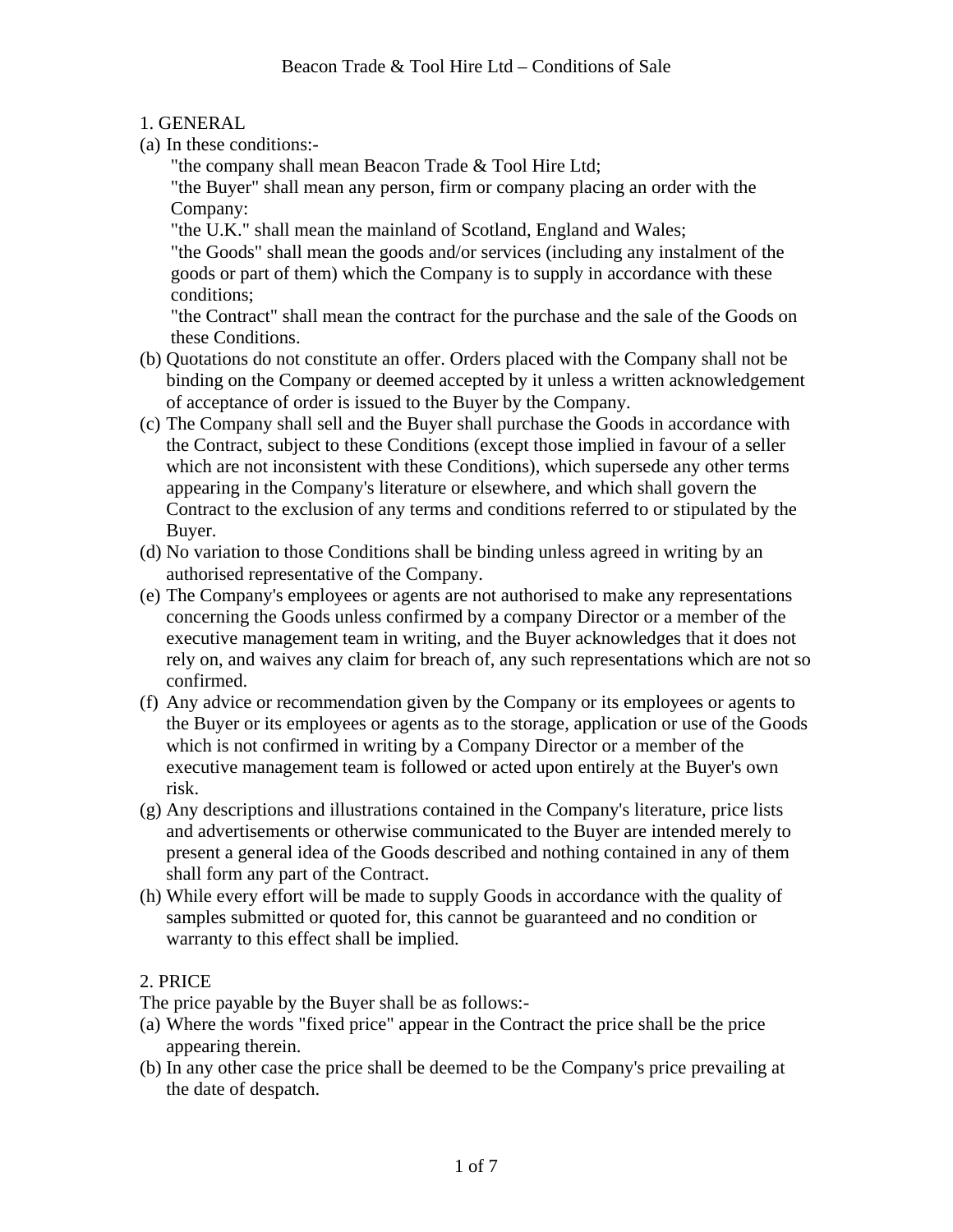- (c) Unless stated otherwise in writing the price shall be deemed to be exclusive of VAT at the rate prevailing at the date of despatch.
- (d) The Company reserves the right to impose a minimum charge of £5 on any particular order.
- (e) The Company reserves the right, by giving notice to the Buyer at any time before delivery, to increase the price of the Goods to reflect any increase in cost to the Company.
- (f) The Company reserves the right to amend its price lists, quotations, invoices, credit notes and other documentation to correct errors.

#### 3. TERMS OF PAYMENT

- (a) The Company reserves the right at its sole discretion to demand at any time full or partial payment before producing or proceeding further with an order.
- (b) Payment will be made in Pounds Sterling in England. The Buyer will establish and maintain in favour of the Seller an irrevocable and confirmed letter of credit with a UK clearing bank payable on drafts drawn at sight upon presentation to the bank by the Seller of a certified copy of the Seller's invoice. Such letter of credit shall be established at least 30 days prior to anticipated shipment date and shall cover the full price of the Goods (including applicable taxes) and such letter of credit shall be divisible. All bank charges and other expenses in relation to the letter of credit shall be for the Buyer's account.
- (c) Outside the UK payment of all accounts is to be received upon presentation of the Company's despatch documents, invoices and proof of transit arrangements.
- (d) If the Buyer fails to make any payment on the due date then, without prejudice to any other right or remedy available to the Company, the whole of the price of all goods bought or agreed to be bought by the Buyer shall fall due and payable without demand, and the Company shall be entitled to do any or all of the following:-
	- (i) cancel the Contract or suspend any further deliveries to the Buyer;
	- (ii) appropriate any payment made by the Buyer to such of the Goods (or the goods supplied under any other contract between the buyer and the Company) as the Company may think fit notwithstanding any purported appropriation by the Buyer).
	- (iii) charge the Buyer interest (both before and after any judgement) on the amount unpaid, at the rate of 5 per cent per annum above The Royal Bank of Scotland plc base rate from time to time, until payment in full is made (a part of a month being treated as a full month for the purpose of calculating interest).
	- (iv) treat such failure as a repudiation of the whole Contract by the Buyer and to recover damages for such breach of contract.

#### 4. DELIVERY

- (a) In the UK the company reserves the right to charge the Buyer, at its absolute discretion, for the delivery of Goods to the delivery point indicated in the Buyer's order.
- (b) No claim for damage or shortages will be considered unless the Seller is advised in writing within 7 days of delivery. Where the Goods are not delivered by the Seller any claim for damage or shortages shall also be notified to the carriers by the Buyer in the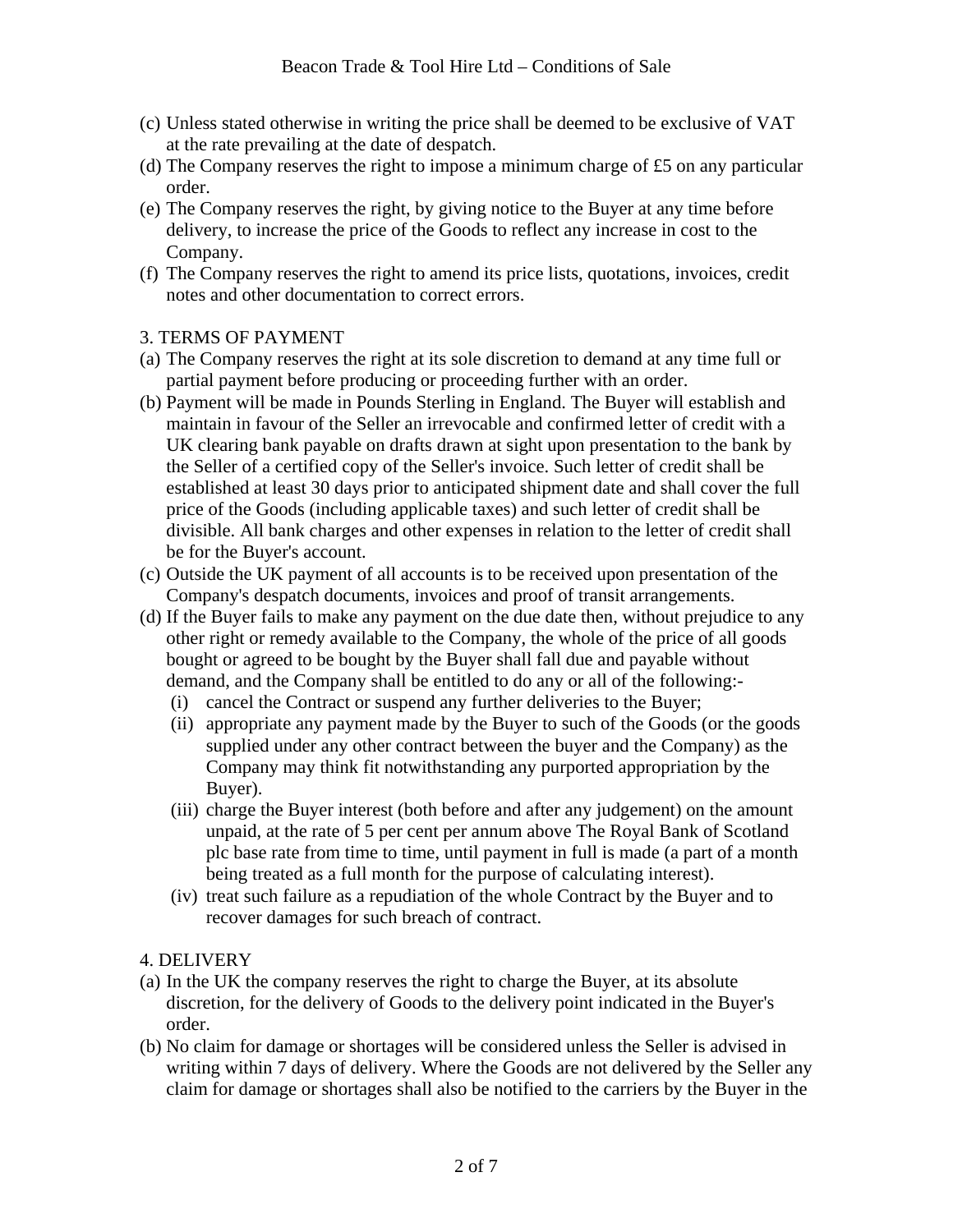manner and within the appropriate time limit prescribed by the carrier's terms  $\&$ conditions.

- (c) No claim for non-delivery will be considered unless the Seller is advised within 14 days of the date of the Seller's invoice.
- (d) In the event of failure by the Buyer to give the appropriate notice or notices as specified in Clause 4b & 4c above, the Buyer's claim will be deemed to have been waived and will be absolutely barred.
- (e) Outside the UK, unless agreed in writing, all prices are F.O.B. to the departure point indicated in the Buyer's order.
- (f) Where F.O.B. prices are agreed for the Contract, the Company cannot accept responsibility for the Goods once the Goods have been signed for as received by freight forwarders at the port of departure indicated in the Buyer's order.
- (g) Whilst the Company makes every effort to deliver the Goods on the dates or within the period mentioned in the Contract such dates or period shall be deemed to be for information purposes only and shall not form part of the Contract unless specifically agreed in writing by the Company to be "of the essence of the Contract", and in the absence of such agreement the Company accepts no liability whatsoever for any loss or damage of whatsoever nature and howsoever arising which may be suffered by the Buyer as a result of any failure on the part of the Company to deliver Goods on or within the dates or periods mentioned in the Contract.
- (h) The Company whilst making every effort to deliver exact quantities as mentioned within the Buyer's order shall be entitled to deliver goods within a tolerance of plus or minus 10% of the order quantity with the price being amended on a pro rata basis.
- (i) The Company shall be entitled to deliver the Goods in one or more consignments unless otherwise expressly agreed. Where the Goods are to be delivered  $\&$  invoiced in instalments, each delivery shall constitute a separate contract, and failure by the Company to deliver one or more instalments shall not entitled the Buyer to treat the Contract as a whole as repudiated.
- (j) If the Buyer fails to take delivery of the Goods or fails to give the Company adequate delivery instructions then, without prejudice to any other right or remedy available to the Company, the Company may:-
	- (v) store the Goods until actual delivery and charge the Buyer for the reasonable costs (including insurance) of storage: or
	- (vi) sell the Goods at such price as the Buyer may consider reasonable and (after deducting all reasonable storage and selling expenses) account to the Buyer for the excess over the price under the Contract or charge the Buyer for any shortfall below the price under the Contract.
- (k) Should the Company be prevented from delivering part of the Goods by reason of any cause beyond the Company's reasonable control (including industrial action, and shortage of materials or labour) the Buyer shall take and pay for such part of the Goods as the Company shall be able to deliver in accordance with the Contract.

#### 5. TITLE TO GOODS

- (a) The property, both legal and equitable, in the Goods shall not pass to the Buyer until:-
	- (i) purchase price of the Goods has been paid in full; and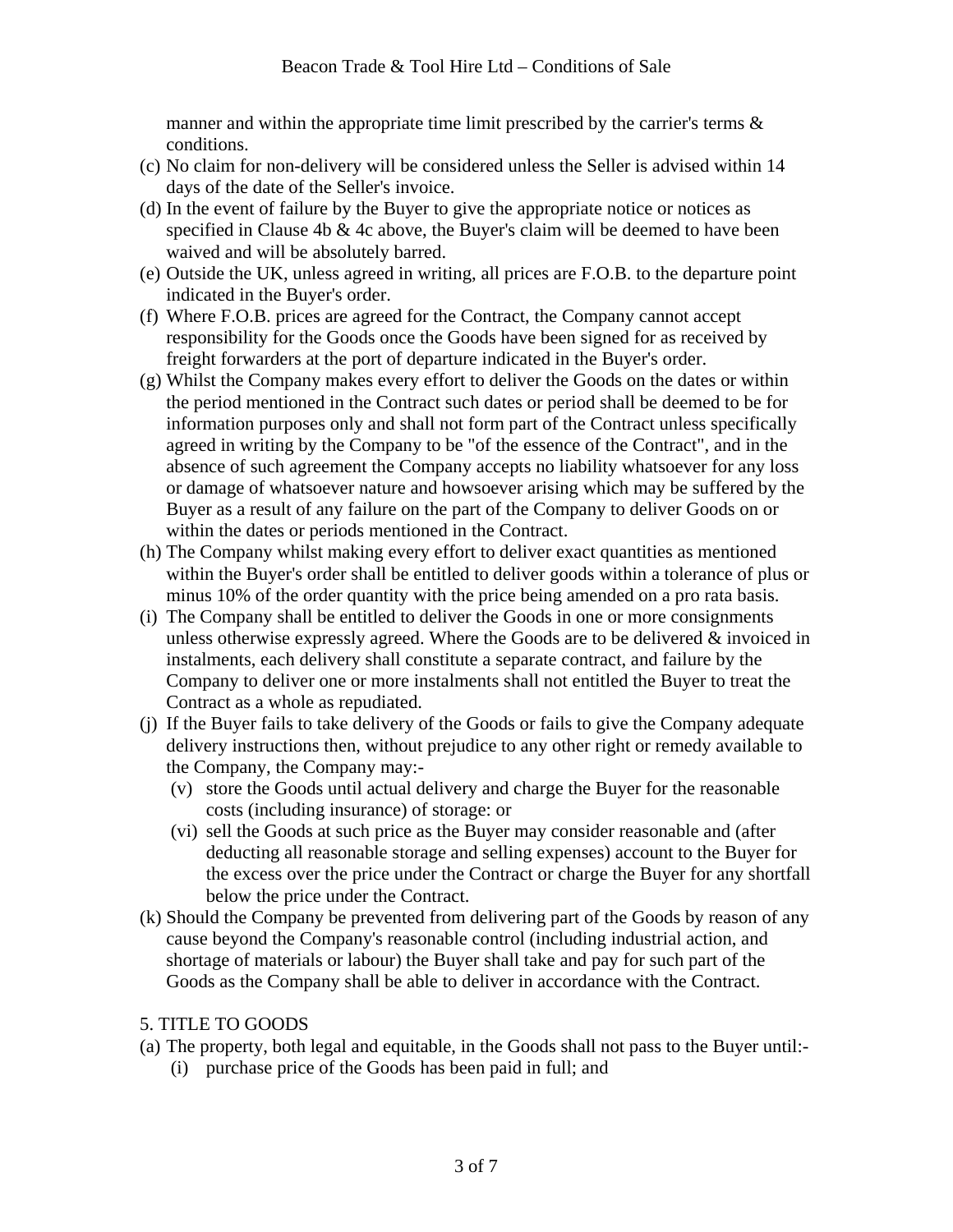- (ii) payment in full is made to the Company of any sum which is at the date of Contract or may thereafter become due or owing from the Buyer to the Company.
- (b) While the ownership of the Goods remains with the Company the Buyer shall hold them in a fiduciary capacity and shall store them upon its premises separately from its own goods or those of any other person and in a manner which makes them readily identifiable as the Goods of the Company. Risk in the Goods passes to the Buyer as soon as the Goods leave the Company's premises.
- (c) If any payments due hereunder are overdue in whole or in part the Company may (without prejudice to its other rights) recover or resell the Goods or any part of them and may enter upon the Buyers premises (or such other premises where the Goods are stored) by its servants or agents for that purpose and/or may stop the Goods in transit.
- (d) The Buyer shall not be at liberty to sell on the Goods before effecting payment therefore to the Company unless such on-sale is at a price not less than the price agreed between the Company and the Buyer. Without prejudice and subject to the rights of the Company in law and equity, if any of the Goods shall be sold by the Buyer before payment for them has been made, that part of the proceeds of sale which represents or is equivalent to the amount owed by the Company shall be held by the Buyer upon trust for the Company and shall be paid into a separate bank account designated for that purpose. The Company shall be entitled to trace the proceeds of any such sale(s) into the said bank account (or wherever such proceeds may in fact be located) and the Buyer hereby authorises the Company to make enquiries of its bankers (or otherwise appropriate) relating to such proceeds.
- (e) The Buyer shall ensure that the Goods are not incorporated in or mixed with or used as part of other goods ("New Goods") before payment for the Goods has been made to the Company although if such incorporation or mixing shall take place the property in those Goods which remain identifiable and/or severable from such "new goods shall be and remain with the Company until payment has been made or the New Goods have been sold as aforesaid and all the Company's rights hereunder in the Goods shall extend to such part of the New Goods and to the proceeds of sale thereof which shall be held by the Buyer in accordance with the sub clause (d) hereof
- (f) The Buyer or any director(s) thereof shall not apply to the Court under section 9(1) of the Insolvency Act 1986 for the appointment of an administrator without giving 14 days notice to the Company. From the date of the said notice the Buyer shall not be entitled to remain in possession of any of the Company's Goods and the Company may recover or resell the Goods and enter upon the premises where the Goods are stored in accordance with sub-clause (c) above. The appointment of an administrator without the aforesaid notice shall be deemed to be a fundamental breach of Contract.
- (g) The Buyer hereby assigns to the Company all rights the Buyer has or may have against purchases of the Goods from the Buyer. Nothing in the Contract will constitute the Buyer, the agent of the Company in respect of any sale of the Goods by the Buyer so as to confer upon a third party rights against the Company.
- (h) Any failure by the Company to require a separate account under sub-clause (d) and or (e) above shall not constitute a waiver or variation of its rights under this clause.
- (i) Where the Company is unable to determine whether any goods are the Goods, the Company shall be deemed to have sold all goods of the kind sold by the Seller to the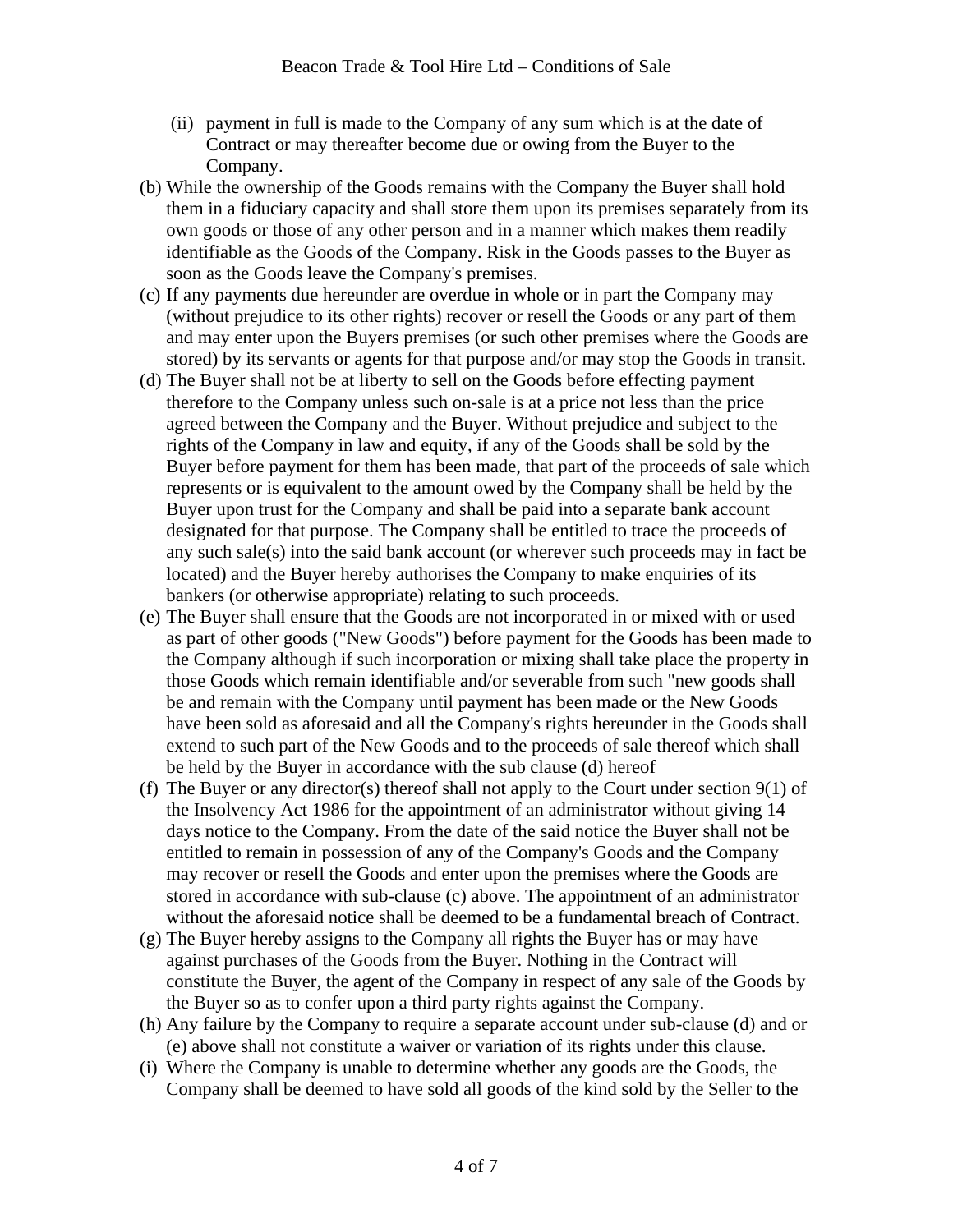Buyer, and the Buyer shall be deemed to have used such goods in the order in which they were invoiced to the Buyer.

- (j) The Company will have the right to maintain an action against the Buyer for the price of the Goods notwithstanding that property in the Goods has not passed.
- (k) Each of the foregoing sub-clauses shall so far as the context permits be read and construed independently of the other sub-clauses so that if one or more should be held to be invalid for any reason then the remaining sub-clauses shall be valid to the extent that they are not held to be so invalid.

#### 6. WARRANTIES AND LIABILITY

- (a) Subject to the conditions set out below the Company warrants that the Goods will be free from defects in material and workmanship for a period of six months from the date of their initial use or six months from delivery, whichever is the first to expire.
- (b) The above warranty is given by the Company subject to the following conditions:-
	- (i) the Company shall be under no liability in respect of any defect in the Goods arising from and drawing design or specification supplied by the Buyer;
	- (ii) the Company shall be under no liability in respect of any defect arising from fair wear and tear, wilful damage, negligence, abnormal working conditions, failure to follow the Company's instructions (whether oral or in writing), misuse or alteration or repair of the Goods without the Company's approval.
	- (iii) if the Buyer is in breach of this or any other contract with the company;
	- (iv) the Buyer has notified the Company of any defect or suspected defect immediately the same comes to the knowledge of the Buyer;
	- (v) the above warranty does not extend to parts, materials or equipment not manufactured by the Company, in respect of which the Buyer shall only be entitled to the benefit of any such warranty or guarantee as is given by the manufacturer to the Company in so far as the Company is able, using reasonable endeavours, to make the same available to the Buyer.
- (c) Where the Buyer claims to reject any Goods, the Buyer shall allow the Company a reasonable time and reasonable access to inspect them. Where any valid claim in respect of any of the Goods which is based on any defect in the quality or condition of the Goods or their failure to meet specifications is notified to the Company in accordance with these conditions, the Company shall be entitled to repair or replace the Goods (or the part in question) free of charge or, at the Company's sole discretion, refund to the Buyer the price of the Goods (or a proportionate part of the price), but the Company shall have no further liability to the Buyer. The cost of dismantling and reassembling the Goods and/or returning them to the Company will be borne by the Buyer. Any Goods replaced will belong to the Company.
- (d) Save as provided in Clause 6(a) above the Company will be under no liability under the contract for any personal injury, death, loss or damage of any kind whatsoever (other than death or personal injury resulting from the Company's negligence) whether consequential or otherwise including but not limited to loss of profits and the Company hereby excludes all conditions, warranties and stipulations express or implied, statutory, customary or otherwise which but for such exclusion would or might subsist in favour of the Buyer except that such exclusion will not apply to:-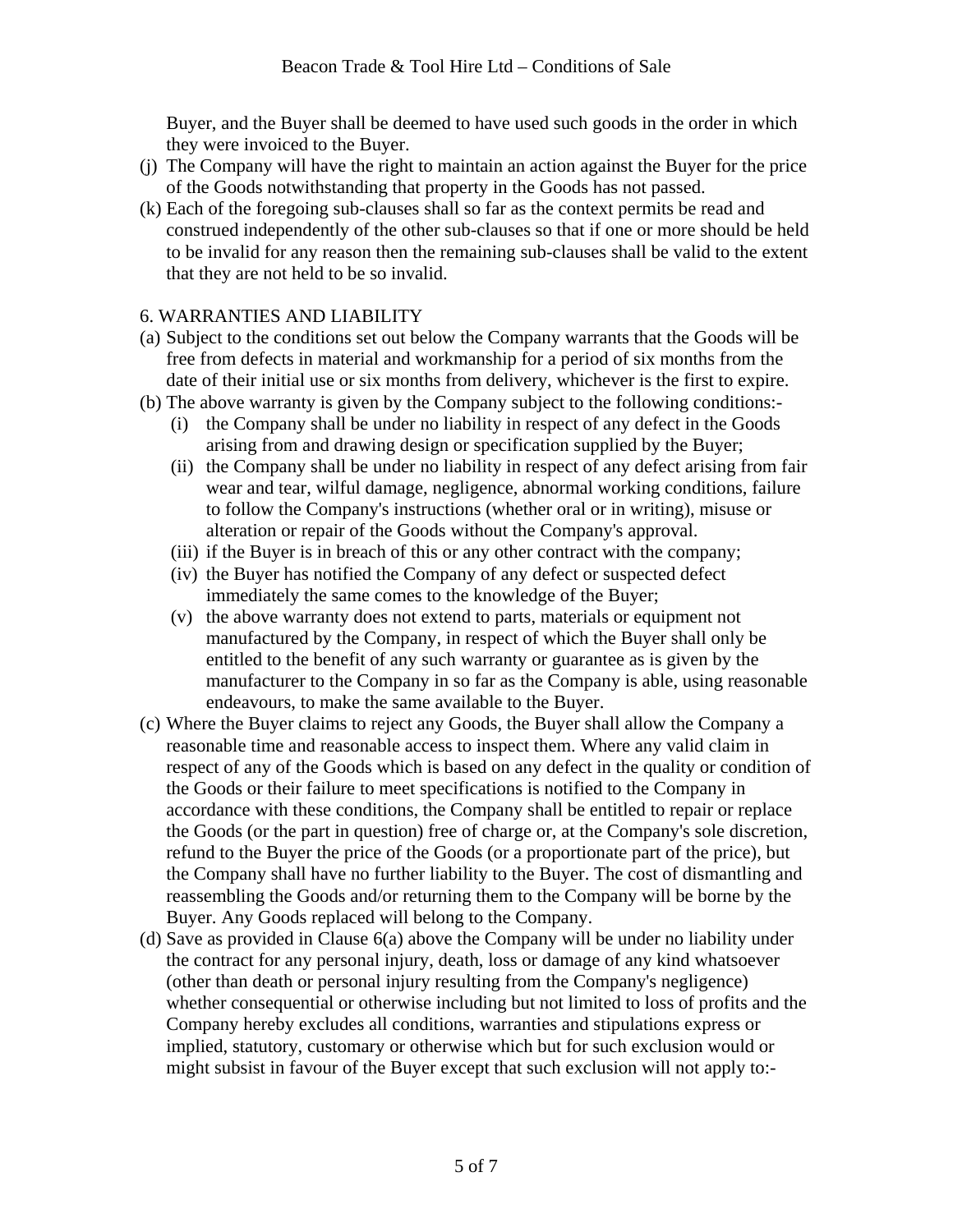- (vi) any implied condition that the company has or will have the right to sell the goods when the property is to pass; or
- (vii) when the Buyer deals as a consumer (as defined in section 12 of the Unfair Contract Terms Act 1977), any implied term relating to the conformity of the Goods with their description or sample or as to their quality or fitness for a particular purpose.
- (e) In no circumstances will the Company or its employees, agents or sub-contractors be liable for any loss or damage of any kind whatsoever (other than death or personal injury resulting from the Company's negligence) whether consequential or otherwise caused directly or indirectly by any negligence or other tortuous act or breach of statutory duty on the part of the company on the part of any of its employees, agents or sub-contractors in connection with or arising out of the manufacturer or supply of the Goods or in connection with any statement given or made (or advice not given or made) by or on behalf of the Company.
- (f) The Company shall not be liable to the Buyer or be deemed to be in breach of the Contract by reason of any delay in performing, or any failure to perform, any of the Company's obligations in relation to the goods, if the delay or failure was due to any cause beyond the Company's reasonable control. Without prejudice to the generality of the foregoing, the following shall be regarded as causes beyond the Company's reasonable control, Act of God, explosion, flood, tempest, fire or accident: war or threat of war, sabotage, insurrection, civil disturbance or requisition, acts, restrictions, regulations, bye-laws, prohibitions or measures of any kind on the part of any governmental, parliamentary or local authority: import or export regulations or embargoes, strikes, lock-outs or other industrial actions or trade disputes (whether involving employees of the Company or of a third party), difficulties in obtaining raw materials, labour, fuel, part or machinery: power failure or breakdown in machinery.

#### 7. ORDERS AND SPECIFICATIONS

- (a) In cases where the Buyer provides drawings, designs, models or specification for the purposes of enabling the Company to make dies or provide according to the Buyers design the Buyer shall indemnify the Company against all actions, claims, costs, expenses, damages or losses arising from any infringement of any patent, trademark, design or copyright other industrial or intellectual property right of any other person, or arising for any lack of safety or other defect in the Goods due (in whole or in part) to faults or omissions in the items supplied by the Buyer.
- (b) The Buyer shall be responsible to the Company for ensuring the accuracy of the Terms of any order (including any applicable specifications) submitted by the Buyer, and for giving the Company any necessary information relating to the Goods within a sufficient time to enable the Company to perform the Contract in accordance with its terms.
- (c) The Company reserves the right to make any changes in the specification of the Goods which are required to conform with any applicable safety or other statutory requirements or which do not materially affect their quality or performance.
- (d) The Seller shall be under no liability whatsoever to the Buyer in respect of any loss damage or claim incurred by or made against the Buyer should any goods supplied by the Seller infringe any patent registered design copyright or other like protection or